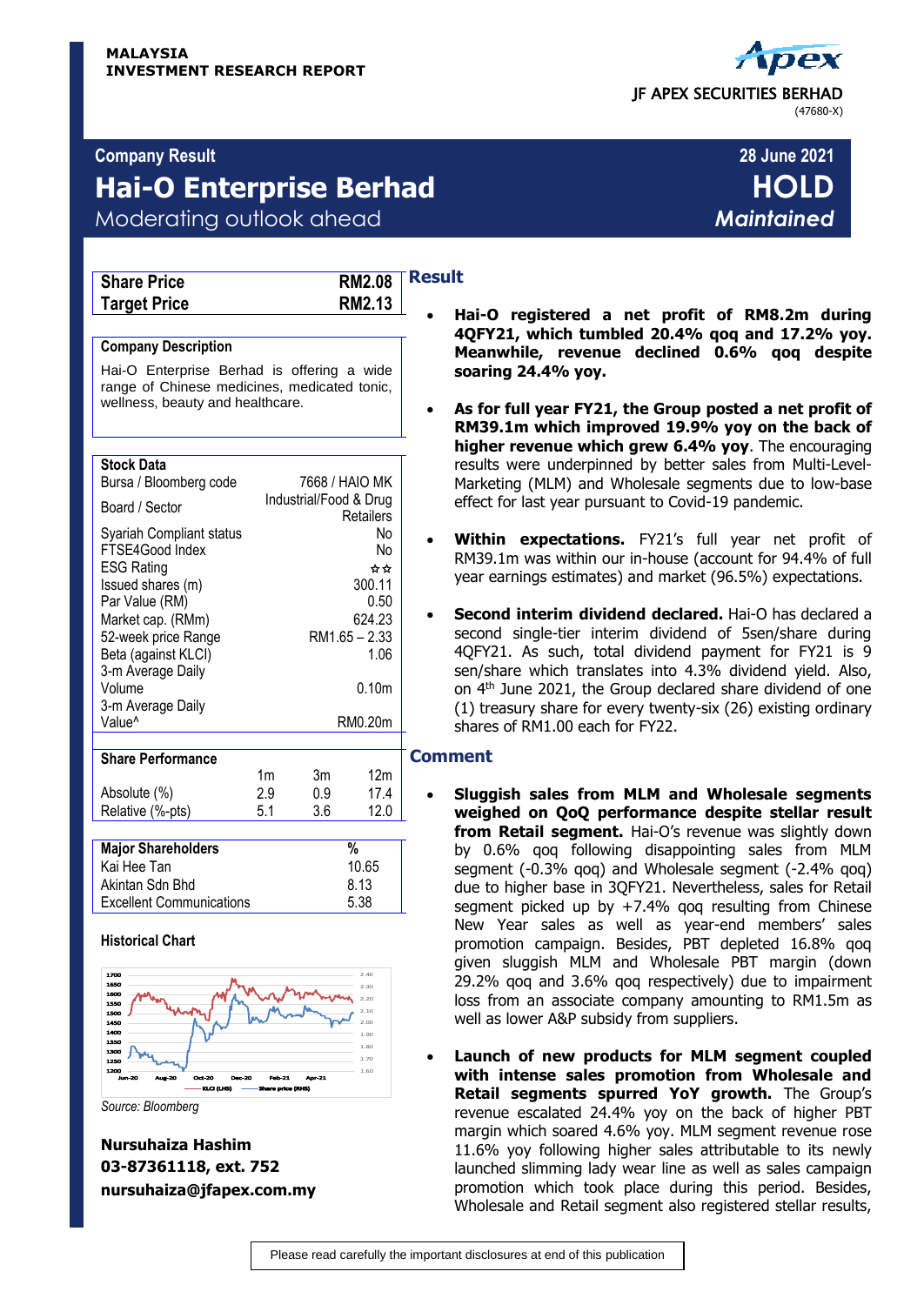improving 49.1% yoy and 56.9% yoy respectively, thanks to higher sales of Chinese medicated tonic, premium cooking wine and patented medicine as the Group conducted "lastbuy" sales promotion campaign prior to Chinese New Year festive. Additionally, Retail segment sales growth was buoyed by year end members' sales promotion campaign amid lower base in the same quarter of the previous year whereby movement control order (MCO) 1.0 took place.

- **Stellar FY21.** Cumulatively, Hai-O's 12MFY21 revenue and PBT increased 6.4% yoy and 19.9% yoy, spurred by massive growth in MLM segment (revenue: +10% yoy; PBT: +5.0% yoy) and Wholesale segment (revenue: +3.7% yoy; PBT: +103.2% yoy). Massive growth from MLM segment was largely backed by digital platform (such as social media and e-commerce platforms) during Covid-19 pandemic situation. Also, Wholesale segment was boosted by encouraging sales from Chinese medicated tonic, premium cooking wine and patented medicine. Nevertheless, performance of Retail segment was challenging during FY21 as this segment was largely relied on its brick-and-mortar sales. In conjunction with that, revenue was down 2.5% yoy despite improved PBT margin which rose 3.6ppts.
- **Moderating outlook amid current stubbornly high Covid-19 cases.** Looking forward, the Group remains cautious on its outlook, which is impacted by Covid-19 that might halt overall business growth**.** Hai-O is committed to emphasis on several proactive measures and continue to strengthen their position as a premier healthcare player. Additionally, Hai-O is pinning hopes on their business to register resilient growth banking on rollout of our nation immunisation programme which could lead to relaxation of MCO in the near future. Overall, we expect the Group's business to go through stiff operating environment amid resurgence of Covid-19 cases. We expect growth momentum would be interrupted in 1HFY22 amid continuation of restricted movement (expected till 3QCY21) as well as slow vaccination rollout in our nation.

## **Earnings Outlook/Revision**

 **We tweak down our FY22F full year earnings forecast by 7.6% to RM40.3m to account for lower-thanexpected margin and sales.** Also, we introduce FY23F net earnings forecast of RM44.4m with 10.2% yoy growth.

## **Valuation & Recommendation**

 **Maintain HOLD with a lower target price of RM2.13 (RM2.30 previously) following our earnings downgraded.** Our target price is now based on P/E multiple of 15.9x FY22F EPS of 13.4sen (14.5sen previously), slightly higher than average mean PE of 14.6x. We deem the stock is fairly valued and share price is well supported by its decent dividend yield of over 4% for FY22F.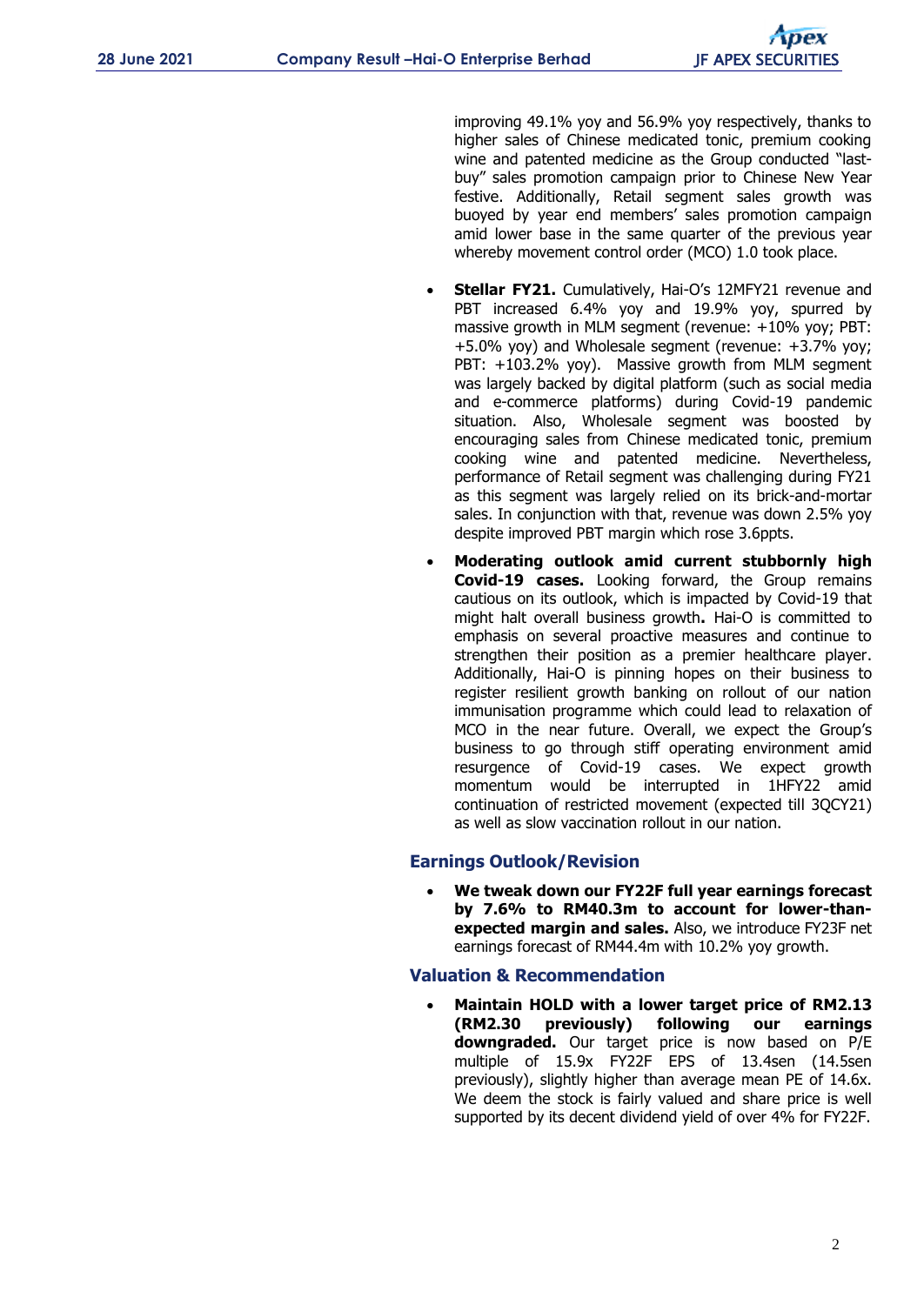**Risks include:** 1) Higher-than-expected operating expenses (i.e. higher marketing and branding expenses), 2) Lower-than-expected domestic spending due to higher cost of living, 3) perpetual COVID-19 pandemic weighed down overall business performance.

## **Figure 1: Quarterly Figures**

| 4QFY21 |       | 4QFY20 | QoQ      | YoY      |       |       | YoY             |
|--------|-------|--------|----------|----------|-------|-------|-----------------|
| RM'm   | RM'm  | RM'm   | %        | %        | RM'm  | RM'm  | %               |
| 66.8   | 67.2  | 53.7   | $-0.6%$  | 24.4%    | 271.4 | 255.2 | 6.4%            |
| 26.8   | 26.1  | 23.0   | 2.7%     | 16.5%    | 105.2 | 99.4  | 5.8%            |
| 11.3   | 13.6  | 10.8   | $-16.9%$ | 4.6%     | 52.0  | 41.0  | 27.0%           |
| 11.4   | 13.7  | 10.9   | $-16.8%$ | 4.6%     | 52.3  | 41.5  | 26.0%           |
| 8.4    | 10.4  | 9.6    | $-19.2%$ | $-12.5%$ | 39.2  | 32.3  | 21.4%           |
| 8.2    | 10.3  | 9.9    | $-20.4%$ | $-17.2%$ | 39.1  | 32.6  | 19.9%           |
|        |       |        | ppts     | ppts     |       |       | ppts            |
| 40.1%  | 38.8% | 42.8%  | 1.3      | $-2.7$   | 38.8% | 39.0% | $-0.2$          |
| 16.9%  | 20.2% | 20.1%  | $-3.3$   | $-3.2$   | 19.2% | 16.1% | 3.1             |
| 17.1%  | 20.4% | 20.3%  | $-3.3$   | $-3.2$   | 19.3% | 16.3% | 3.0             |
| 12.6%  | 15.5% | 17.9%  | $-2.9$   | $-5.3$   | 14.4% | 12.7% | 1.8             |
| 12.3%  | 15.3% | 18.4%  | $-3.1$   | $-6.2$   | 14.4% | 12.8% | 1.6             |
|        |       |        | 3QFY21   |          |       |       | 12MFY21 12MFY20 |

Source: Company, JF Apex

## **Figure 2: Revenue and PBT by division**

| Year ended 30 April | 4QFY21 | 3QFY21 | 4QFY20   | QoQ      | YoY      | 12MFY21 | 12MFY20                  | YoY     |
|---------------------|--------|--------|----------|----------|----------|---------|--------------------------|---------|
|                     | RM'm   | RM'm   | RM'm     | %        | %        | RM'm    | RM'm                     | $\%$    |
| Revenue             |        |        |          |          |          |         |                          |         |
| MLM division        | 39.4   | 39.5   | 35.3     | $-0.3%$  | 11.6%    | 172.4   | 156.7                    | 10.0%   |
| Wholesale division  | 16.1   | 16.5   | 10.8     | $-2.4%$  | 49.1%    | 58.6    | 56.5                     | 3.7%    |
| Retail division     | 10.2   | 9.5    | 6.5      | 7.4%     | 56.9%    | 35.8    | 36.7                     | $-2.5%$ |
| <b>PBT</b>          |        |        |          |          |          |         |                          |         |
| MLM division        | 6.3    | 8.9    | 10.2     | $-29.2%$ | $-38.2%$ | 33.6    | 32.0                     | 5.0%    |
| Wholesale division  | 2.7    | 2.8    | 0.9      | $-3.6%$  | 200.0%   | 12.6    | 6.2                      | 103.2%  |
| Retail division     | 0.7    | 0.5    | (0.9)    | 40.0%    | N/A      | 1.3     | $\overline{\phantom{a}}$ | N/A     |
|                     |        |        |          |          |          |         |                          |         |
| PBT margin (%)      |        |        |          | ppts     | ppts     |         |                          |         |
| MLM division        | 16.0%  | 22.5%  | 28.9%    | $-6.5$   | $-12.9$  | 19.5%   | 20.4%                    | $-0.9$  |
| Wholesale division  | 16.8%  | 17.0%  | 8.3%     | $-0.2$   | 8.4      | 21.5%   | 11.0%                    | 10.5    |
| Retail division     | 6.9%   | 5.3%   | $-13.8%$ | 1.6      | 20.7     | 3.6%    | 0.0%                     | 3.6     |

Source: Company, JF Apex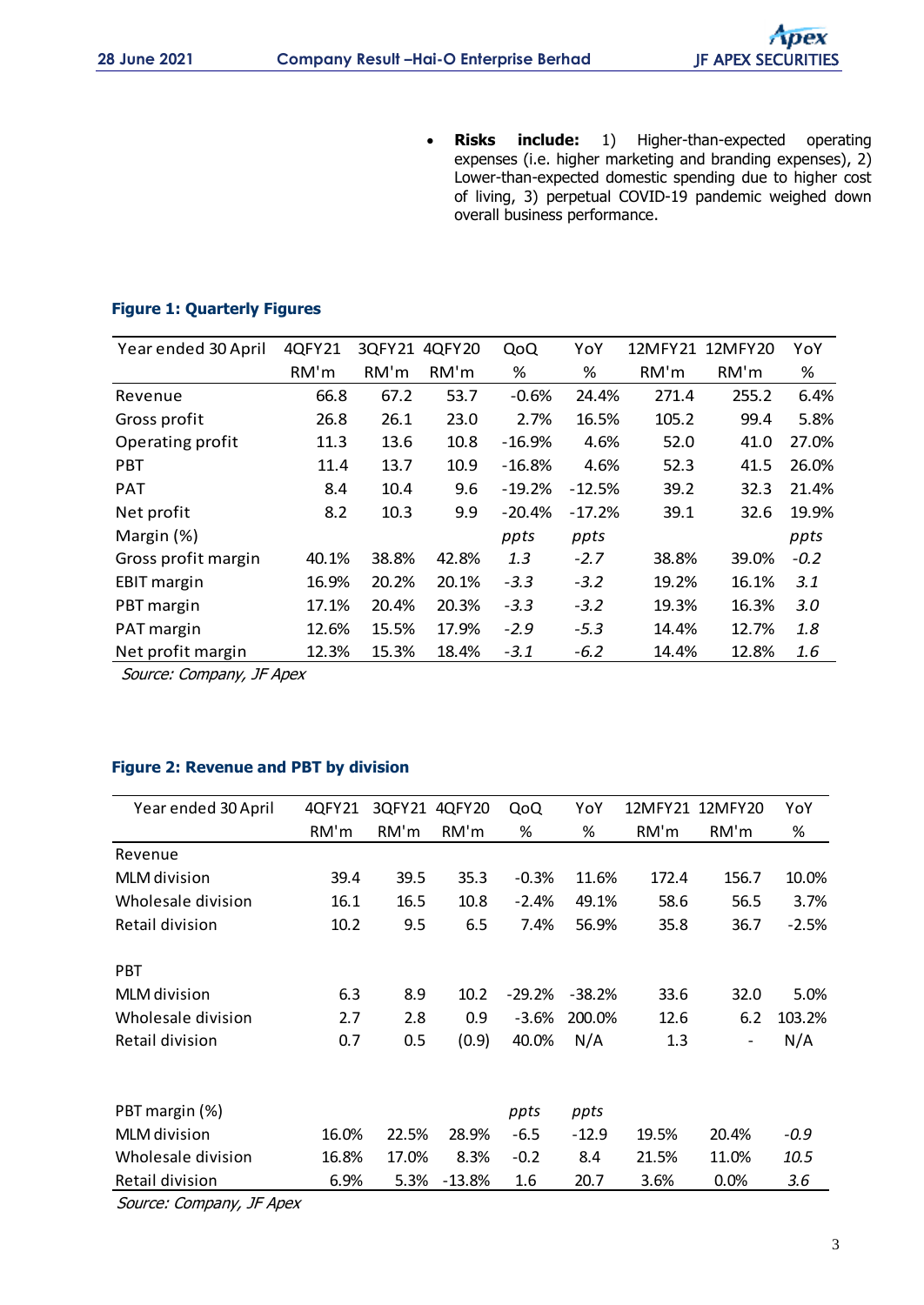## **Figure 3: Financial Summary**

| Year ended 30 April | <b>FY18</b> | <b>FY19</b> | <b>FY20</b> | <b>FY21</b> | <b>FY22F</b> | FY23F      |
|---------------------|-------------|-------------|-------------|-------------|--------------|------------|
|                     | <b>RMm</b>  | <b>RMm</b>  | <b>RMm</b>  | <b>RMm</b>  | <b>RMm</b>   | <b>RMm</b> |
| Revenue             | 461.8       | 328.4       | 255.2       | 271.4       | 276.3        | 280.5      |
| Gross profit        | 162.2       | 126.2       | 99.4        | 105.2       | 110.0        | 113.0      |
| Operating profit    | 97.6        | 62.2        | 41.0        | 52.0        | 53.5         | 57.0       |
| PBT                 | 99.0        | 63.4        | 41.5        | 52.3        | 53.6         | 57.2       |
| <b>PAT</b>          | 75.1        | 47.5        | 32.3        | 39.2        | 40.1         | 44.2       |
| Net profit          | 75.4        | 47.7        | 32.6        | 39.2        | 40.3         | 44.4       |
| Margin (%)          |             |             |             |             |              |            |
| Gross profit margin | 35.1%       | 38.4%       | 38.9%       | 38.8%       | 39.8%        | 40.3%      |
| Operating profit    | 21.1%       | 18.9%       | 16.1%       | 19.2%       | 19.4%        | 20.3%      |
| PBT margin          | 21.4%       | 19.3%       | 16.3%       | 19.3%       | 19.4%        | 20.4%      |
| PAT margin          | 16.3%       | 14.4%       | 12.7%       | 14.4%       | 14.5%        | 15.8%      |
| Net profit margin   | 16.3%       | 14.5%       | 12.8%       | 14.4%       | 14.6%        | 15.8%      |
| Growth (%)          |             |             |             |             |              |            |
| Revenue growth      | 14.3%       | $-28.9%$    | $-22.3%$    | 6.3%        | 1.8%         | 1.5%       |
| Gross Profit growth | 22.1%       | $-22.2%$    | $-21.2%$    | 5.8%        | 4.6%         | 2.7%       |
| PBT growth          | 26.8%       | $-36.0%$    | $-34.5%$    | 26.0%       | 2.6%         | 6.7%       |
| PAT growth          | 26.9%       | $-36.8%$    | $-31.9%$    | 21.4%       | 2.4%         | 10.2%      |
| Net profit growth   | 27.2%       | $-36.7%$    | $-31.7%$    | 20.2%       | 2.9%         | 10.2%      |
|                     |             |             |             |             |              |            |
| Net gearing         | Net cash    | Net cash    | Net cash    | Net cash    | Net cash     | Net cash   |
| <b>ROA</b>          | 19.0%       | 13.1%       | 9.0%        | 10.6%       | 10.0%        | 110.0%     |
| <b>ROE</b>          | 23.6%       | 14.9%       | 10.5%       | 12.1%       | 12.0%        | 112.0%     |
| EPS (sen)           | 25.1        | 15.9        | 10.9        | 13.1        | 13.4         | 14.7       |
| P/E                 | 0.08        | 0.13        | 0.19        | 0.16        | 0.15         | 0.14       |
| DPS (sen)           | 0.20        | 0.13        | 0.10        | 0.09        | 0.09         | 0.10       |
| Dividend Payout     | 0.8%        | 0.8%        | 0.9%        | 0.7%        | 0.7%         | 0.7%       |
| Dividend yield (%)  | 9.6%        | 6.3%        | 4.8%        | 4.3%        | 4.3%         | 4.8%       |

Source: Company, JF Apex